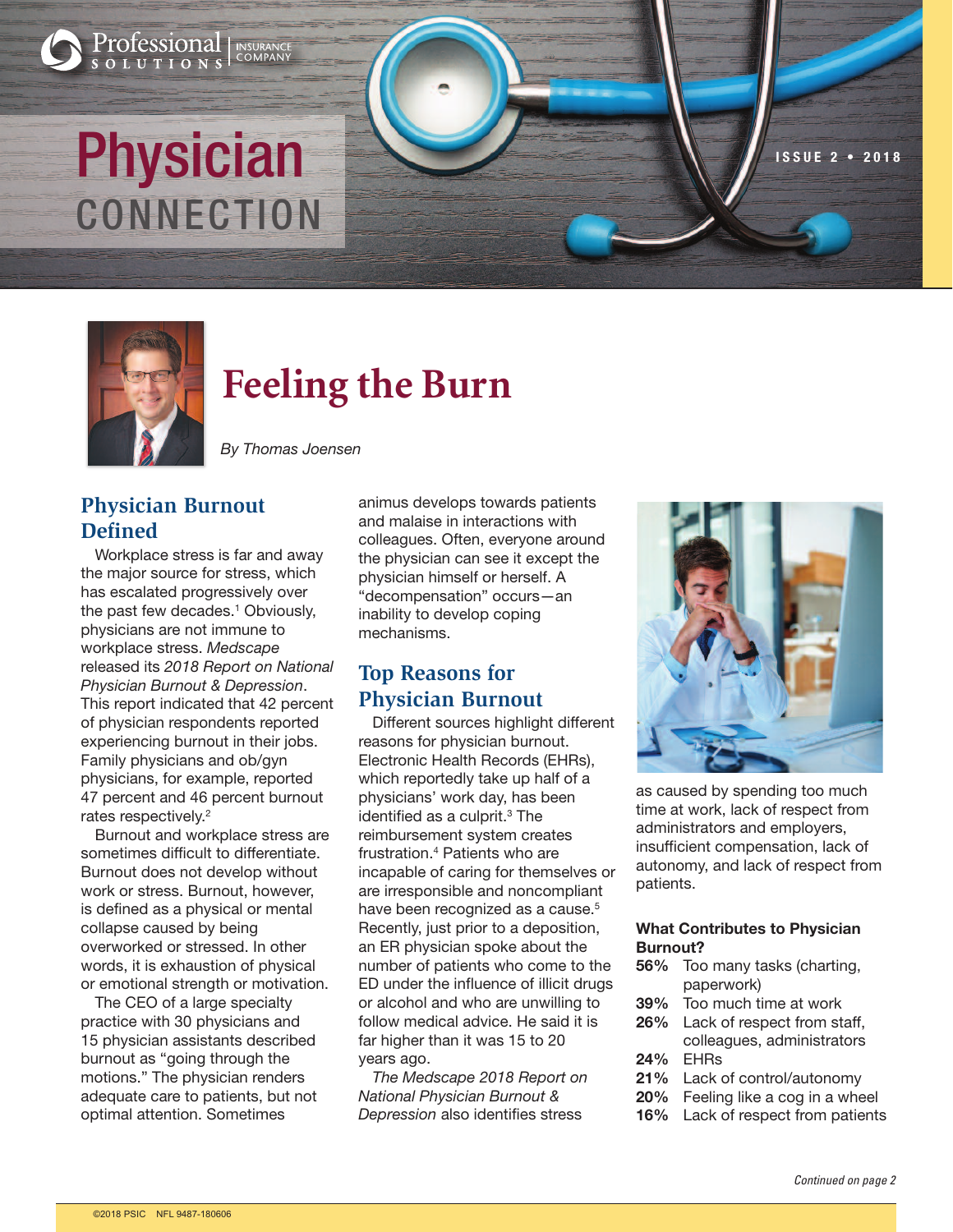- 16% Government regulations
- 15% Decreasing reimbursement
- 15% Emphasis on profits over **patients**
- 12% Maintenance of certification requirements

Source: 2018 National Physician Burnout & Depression Report, Medscape

#### **Other Reasons for Burnout**

There are certainly other reasons for burnout. All of the aforementioned circumstances contribute to workplace stress. Indeed, nearly all physicians face these issues on a daily basis.

Extreme events also can cause a physician to cross the threshold from stress to burnout. The number one trigger is a lawsuit. The second most frequent trigger is a family crisis, such as a divorce.

These occurrences put the physician at another level beyond workplace stress. Particularly with lawsuits, they cause a preoccupation that impacts the level of attention and quality of interaction at work. A lawsuit and divorce usually will last for years, thus making the decompensating event a long-term burden. Some suggest that the



majority of cases of burnout resulting in a need for intervention have occurred due to a lawsuit or another family crisis.

The 2018 Report on National Physician Burnout & Depression, which was based on a voluntary questionnaire that received significant response, appears to not report these two other factors triggering burnout (although it does identify the impact of burnout on family life).

It may be a question of the degree in which physicians self-diagnose "burnout," when it's really high stress levels. It could be that physicians are unwilling to identify other, nonworkrelated events that cross the threshold into burnout. (Lawsuits are a unique breed of occurrence with both personal and professional concerns.)

It may be a question of the chicken or the egg, meaning burnout could cause a decrease in the level of carefulness and productivity that results in a lawsuit or a family crisis. This is not to diminish the feelings of physicians who have not suffered a lawsuit or a family crisis in the analysis of burnout. However, it may explain why one publication proposes that being a physician offers high compensation, manageable stress and high quality of life while another suggests that 42 percent of physicians suffer burnout. A good question would be what other things are going on in the physician's life.

Regardless, lawsuits cause burnout, according to some experts. In the medical malpractice domain, it is generally established that a physician will be sued once during their career, with some specialties averaging multiple lawsuits. <sup>6</sup> It is estimated that by the age of 65 years, 75 percent of physicians in low-risk specialties had faced a malpractice claim, compared to 99 percent of physicians in high-risk specialties. 7

Notwithstanding the underlying allegation of negligence of a physician—for which physicians and lawyers develop strategic responses and defenses—there seems to be a relationship with the symptoms of burnout and the criticisms by physicians experiencing a lawsuit.

During a lawsuit, physicians fault less-than-satisfactory, erroneous or missed documentation on the impact of EHR use. Physicians feel that when plaintiff's experts offer criticisms, they do not respect the work of the physician. And, physicians become frustrated with the patient/plaintiff because the physician feels a lack of respect. Physicians may feel that they did everything possible for the patient and the result was still a lawsuit.

#### **Consequences of Burnout**

Burnout has emotional, legal and financial consequences for patients and family. The emotional consequences of burnout coincide with the sign and symptoms of the problem itself: fatigue, exhaustion, inability to concentrate, depression, anxiety, insomnia, irritability, and sometimes increased use of alcohol or drugs.<sup>8</sup>

The most distinct characteristic of burnout is a loss of interest in one's work or personal life, a feeling of "just going through the motions."<sup>9</sup> The difference between burnout in physicians and other professions is the potential for devastating consequences for patients. 10 (See below.) Also, patient dissatisfaction with the physician/ patient relationship is a consequence of burnout.

## **Does Depression Affect Patient Care?**

- 40% My depression does not affect my interactions with patients
- 33% I am easily exasperated with patients
- 32% I am less engaged with patients
- 29% I am less friendly with patients
- 24% I am less motivated to be careful with documentation
- 14% I express my frustration in front of patients
- 14% I make errors I might not ordinarily make
- 5% I make errors that could harm patients

Source: 2018 National Physician Burnout & Depression Report, Medscape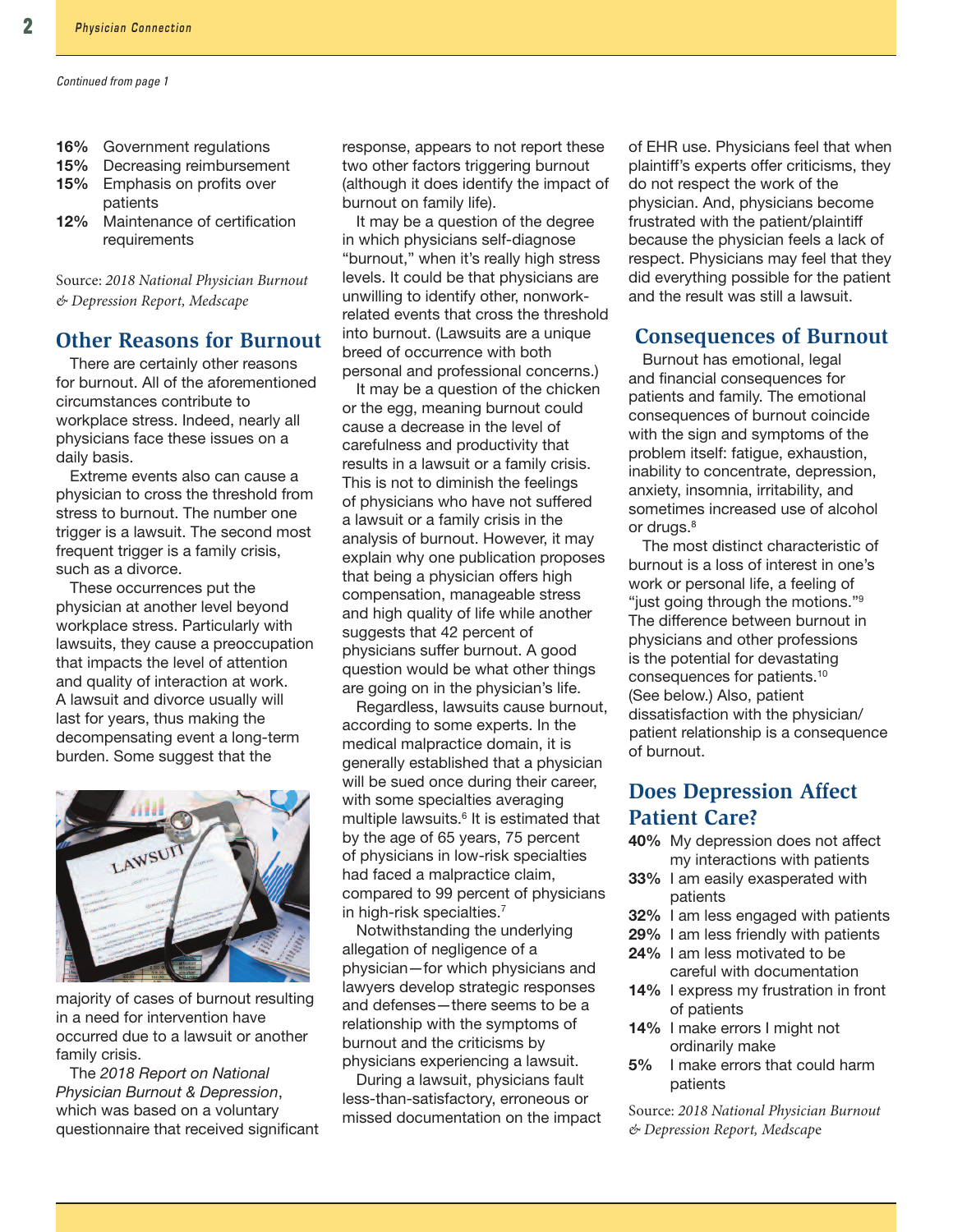When a physician is served with a lawsuit, it is important for everyone to be aware that the lawsuit itself may cause burnout. Many attorneys and administrators have taken steps to educate themselves about appropriate avenues to help physicians become aware of and combat burnout, especially after a lawsuit has been filed. Indeed, there are more services available for attorneys themselves to deal with workplace stress and burnout. The realization is, however, that burnout may lead to the consequence of substandard care and a snowballing effect of further claims or lawsuits.

Other consequences are deterioration in productivity, thus causing strife within the practice for meeting expected obligations for patient care. This, in turn, may cause insufficient compensation. This, as identified above, is one of the reasons for burnout in the first place, thus highlighting the vicious cycle of the problem of burnout.

Finally, while family issues may trigger burnout at the workplace, the opposite is true. A depressed physician may not be able to be present for his or her family, thus causing additional strife.

#### **How to Avoid Physician Burnout**

Due to the triggers of physician burnout, it may be impossible for it to be avoided, especially when causes include a lawsuit or family crisis. Many times, the remedy for burnout is for clinic leaders and administration to promote education and personal compensatory techniques. Physicians have identified ways to reduce burnout. These solutions may be impracticable and impossible in today's health care environment. Physicians suggest increased compensation, reduced work schedule and call hours,



decrease in government regulations, increased autonomy, greater respect from administrators/employers, colleagues, or staff, more paid time off, and greater flexibility in the schedule. <sup>11</sup> Many of these solutions may be unreachable.

The best advice to avoid and cope with burnout is to have a member of the administration who is educated in recognizing and intervening when burnout becomes noticeable. It is important to have trained counselors as a referral source. There are numerous continuing education and other programs available to address the issue. Proactively, there are workplace programs to reduce stress and burnout. The American Medical Association has resources for physician well-being. <sup>12</sup> In addition, the Mayo Clinic invented the Well-Being index to assess multiple dimensions of distress to monitor physician well-being. This would gauge the effectiveness of a physician wellness program. 13

Other than developing a specific practice well-being program, the physicians themselves recommend a combination of professional help, exercise, maintaining a sense of accomplishment, managing expectations, shifting work hours via changing jobs, and seeking out supportive colleagues and staff. The vague "having a good work environment" is also identified as a solution.

## **Risk Management Suggestions to Combat Burnout**

- 1. Encourage practices to start a physician wellness program
- 2. Encourage insurers to offer limited sessions with a counselor after filing of a lawsuit
- 3. Educate all staff of signs and symptoms of burnout
- 4. Develop referral resources for experienced counselors for physician burnout once burnout is recognized
- 5. Initiate monitoring system to ensure that patient care or satisfaction is not impacted

#### **Case Scenarios**

As the following scenarios show, physicians respond in a number of ways when experiencing burnout.



A physician suffers noticeable burnout, due to divorce exacerbated by an unusual residential issue. Colleagues and staff notice and report the burnout to the CEO. The CEO intervenes and refers the patient to a psychiatrist who is known for helping with physician burnout and physicians being sued. After appropriate counseling, the physician owns up to his mistakes and acknowledges burnout. He changes his behavior and practices in a healthy manner.

Continued on page 4